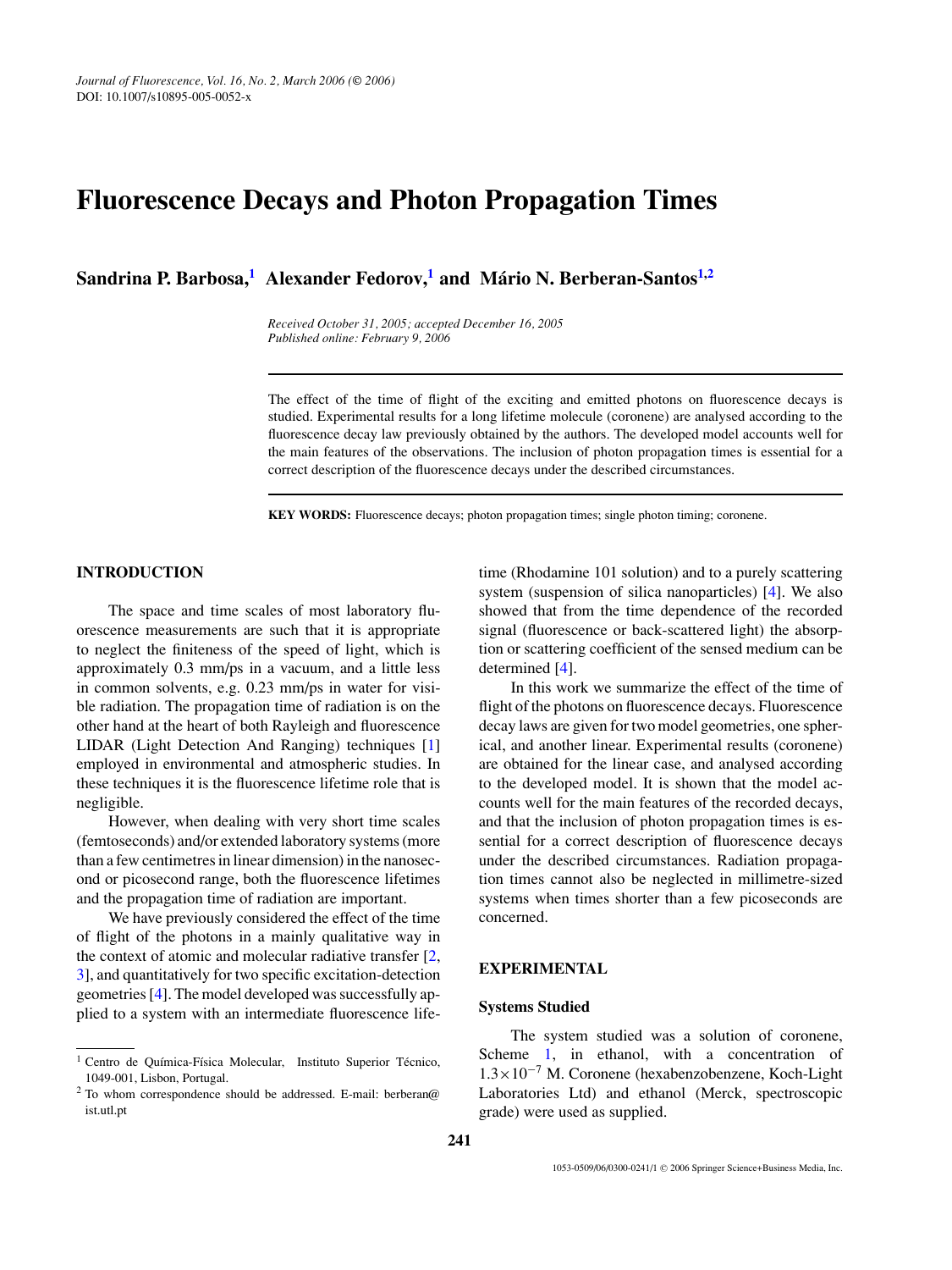<span id="page-1-0"></span>

## **Fluorescence Measurements**

A glass cylindrical tube with a quartz wall, with an inner radius of 1.8 and 120 cm length was filled with the solution. The excitation and detection geometry is shown in Fig. [1.](#page-1-1) The excitation beam, initially at a right angle with the tube, is redirected into the tube, along its axis, by means of a small mirror, located 3 cm away from the tube wall. The fluorescence emission is collected with a large lens, placed along the cylinder axis and 10 cm away from the tube end.

Time resolved picosecond fluorescence measurements were performed using the single–photon timing method with laser excitation. The set-up consisted of a mode-locked Coherent Innova 400-10 argon-ion laser that synchronously pumped a cavity dumped Coherent 701-2 dye (Rhodamine 6G) laser, delivering frequencydoubled 5 ps pulses at a repetition rate of 3.4 MHz. Intensity decay measurements were made by alternate collection of impulse and decay, with the emission polarizer set at the magic angle position. Impulse was recorded slightly away from excitation wavelength with a scattering suspension (1 cm cell). For the decays, a WG360 Corion cut-off filter was used, effectively removing all excitation light. The coronene solution was excited at 300 nm, and the fluorescence emission recorded at 446 nm. The emission signal passed through a depolarizer, a Jobin-Yvon HR320 monochromator with a grating of 100 lines/nm, and was recorded on a Hamamatsu 2809U-01 microchannel plate photomultiplier as a detector. A time scale of 104.4 ps/channel was used. The instrument response function had an effective FWHM of 35 ps.

## **MODEL GEOMETRIES**

We have previously shown that the fluorescence decay for a spherical medium, with an isotropic delta excitation source (with radius  $r_0$ ) and the detector located in the centre, is given by [\[4\]](#page-3-3)

$$
I(t) = \exp(-t/\tau) \int_{r_0}^{R(t)} \frac{\exp[(2/(v\tau) - \beta)r]}{4\pi r^2} dr \qquad (1)
$$

<span id="page-1-2"></span>where  $R(t)$  is given by

$$
R(t) = \begin{cases} r_0 + \frac{vt}{2} & \text{if } t < 2R_s/v \\ R_s & \text{if } t \ge 2R_s/v \end{cases} \tag{2}
$$

*R<sub>s</sub>* being the radius of the sphere. In Eq. [\(1\)](#page-1-2),  $\tau$  is the fluorescence lifetime, *v* is the speed of light in the medium,  $\beta$  is the absorption coefficient at the excitation wavelength and *r* the distance from the centre. The maximum roundtrip time  $t_r = 2R_s/v$  is a characteristic photon propagation time for the system.

The spherical model geometry is the simplest situation possible, but is not a common one. A more realistic case occurs when the detector is located outside the medium, usually at a considerable distance from the boundary. We then addressed the quasi-one-dimensional case depicted in Fig. [1,](#page-1-1) where excitation is linear (light beam originating from the boundary) and occurs along the symmetry axis. For this case, the total fluorescence reaching the detector is [\[4\]](#page-3-3)

$$
I(t) = \begin{cases} N(e^{-(\beta vt/2)} - e^{-(t/\tau)}) & \text{if } t < t_r \\ N[e^{((2/v\tau) - \beta)L} - 1]e^{-(t/\tau)} & \text{if } t \ge t_r \end{cases}
$$
(3)

<span id="page-1-3"></span>with  $t_r = 2L/v$ , which is again the maximum round-trip time, and with a normalization coefficient

$$
N = \frac{1}{\left(\frac{2}{\beta v} - \tau\right)(1 - e^{-\beta L})}
$$
(4)

chosen so that  $\int_0^\infty I(t) dt = 1$ .

The effect of the absorption coefficient  $\beta$  at the excitation wavelength on the fluorescence decay is shown in Fig. [2](#page-2-0) in terms of reduced parameters. For a small

<span id="page-1-1"></span>

**Fig. 1.** Linear geometry model, with excitation and detection at the same side.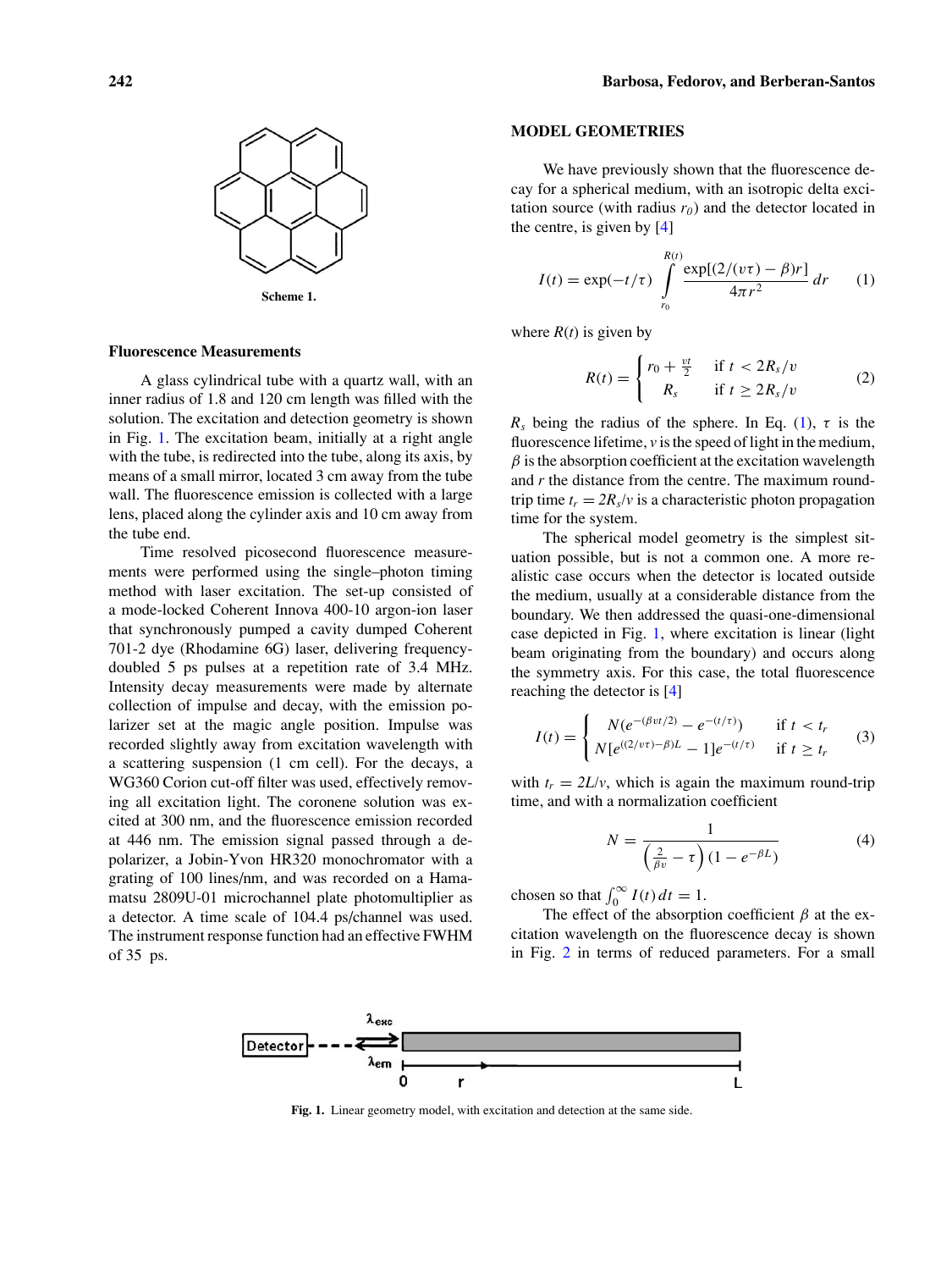absorption coefficient ( $\beta v \tau \ll 1$ ), the initial rising phase is clearly seen, with a rise-time  $\tau$ . A break occurs at  $t_r$ , and from then on, the decay is single exponential, again with lifetime  $\tau$ . As  $\beta$  increases, the break becomes less apparent, and the maximum of the decay occurs at times smaller than  $t_r$ . For a sufficiently large  $\beta$ , the decay is essentially single exponential from the very beginning.

For short lifetimes it results from Eq.  $(3)$  that a small rise period is followed by an exponential decay with lifetime  $2/(\beta v)$ , up to  $t_r$ , after which there is a very fast decay to zero. In the extreme cases of pure Mie or Rayleigh scattering (in the single scattering regime) the rise period is essentially nonexistent, there is an exponential decay up to  $t_r$  with an effective lifetime of  $I/\beta v$ , once resonance radiation will be attenuated by scattering in both the ingoing and outgoing paths, and a most abrupt drop to zero afterwards.

Finally, if we consider the very long lifetime case, one expects from Eq.  $(3)$  that, after the initial rising phase up to  $t_r$ , the intensity will decrease very slowly.

# **EXPERIMENTAL DECAYS**

Experimental decays were recorded with the setup described, approaching in Section 2, approaching the quasi-one-dimensional geometry treated above (Fig. 1) in Section 3.

## **Previous Results**

<span id="page-2-0"></span>The time dependence of the back scattered light obtained with a dilute colloidal dispersion of silica nanopar-

1

ticles (Ludox, 38 nm radius, determined by dynamic light scattering) in water  $(3 \times 10^{-4} \text{ g/ml})$  was previously reported in [\[4\]](#page-3-3), displaying a behaviour very close to the predicted by the theoretical model for a pure scattering system. A very brief rising period is followed by a first maximum corresponding to the reflection of the laser light beam at the first wall. Between this maximum and a second one delayed by 11.2 ns, and corresponding to the reflection of the laser light beam at the end wall of the tube, the signal profile is clearly exponential after 6 ns. The respective measured time constant is 5.3 ns, which corresponds to an extinction coefficient of  $8.4 \times 10^{-3}$  cm<sup>-1</sup>, according to the model presented. This was shown to be in good agreement with the value directly measured by static light scattering (7.3 × 10<sup>-3</sup> cm<sup>-1</sup>) that leads to a time constant of 5.9 ns. An abrupt drop of the signal after the second reflection is finally observed, as predicted.

The time evolution of the fluorescence for Rhodamine 101 in ethanol samples ( $3 \times 10^{-8}$  M) reported in [\[4\]](#page-3-3) also displayed the predicted behaviour according to the model for an intermediate lifetime and clearly showed the effect of absorption coefficient variation by the use of two different excitation wavelengths. With excitation at 320 nm, the observed curve resembles the curve shown in Fig. [2](#page-2-0) for negligible absorption ( $\beta v\tau/2 = 0$ ): a first phase of rising intensity is clearly seen, up to a time of 11.9 ns, at which the intensity starts to decay exponentially, with a lifetime of 4.3 ns, which is the known fluorescence lifetime of Rhodamine 101. The rising portion, when fitted with a sum of two exponentials  $(Eq. (3))$  $(Eq. (3))$  $(Eq. (3))$  of which one fixed at the intrinsic lifetime (4.3 ns) gives identical and symmetrical amplitudes, and a second lifetime of 457 ns,



**Fig. 2.** Time evolution of the fluorescence intensity according to Eq. [\(3\)](#page-1-3), with  $t_r/\tau = 2L/(\nu\tau) = 3$ . Curves vary with the dimensionless parameter  $\beta v\tau/2$  according to the arrow.  $\beta v\tau/2$  takes the values 0, 0.5, 1 and 2.